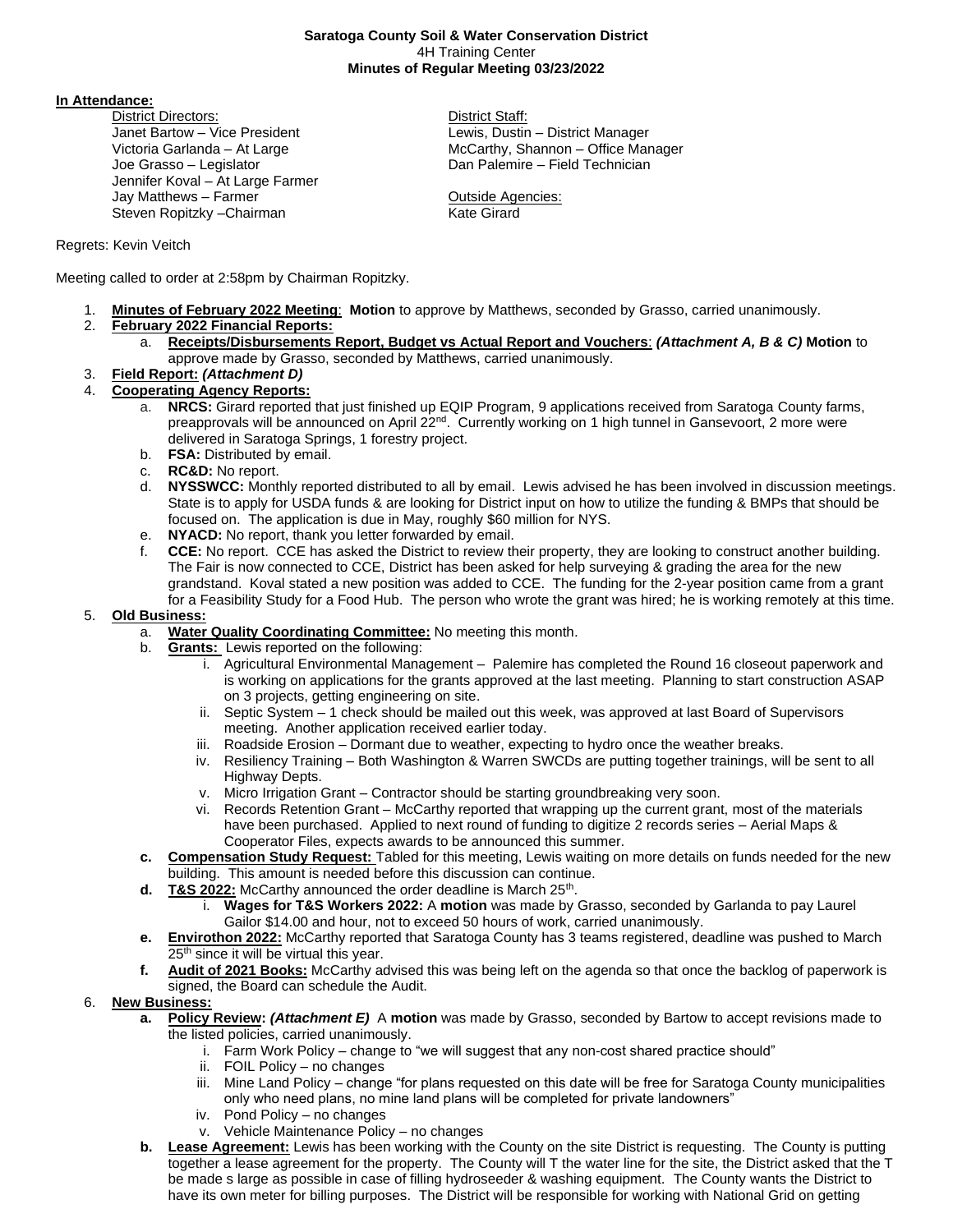power. To date, no timeframe has been given on the lease, there is a question if the County is willing to do site work or have the District hire an outside contractor. The District has requested a minimum of a 100-year lease with option of renewal with agreement if District dissolves ownership would revert to the County. Lewis is working with the County to hammer out details such as agreement on repairs, who is owner of the building, etc. Lewis advised the County that the District is looking to have construction completed this summer, if needed water & power can be done the following Spring. Grasso suggested creating a schedule showing our expectations to present to the County.

c. **Resolution for CRF Grant**: Palemire advised he would like the District to apply for a \$93,666.00 grant. The funds would be used to purchase a No Till Drill and seeding materials for 4 farms. \$45,000 of the funds would be to purchase the No Till Drill, the rest would be used to purchase seed for 300 acres of cover crop, this is a 3-year project. The District would provide \$10,000 & time in kind. The purpose is for greenhouse grass reduction. Palemire reported that other Districts have been successful in being awarded s fund for same reason. Ropitzky inquired if staff has talked with any dealers, Palemire stated he researched prices but has not spoken with any dealers at this point. The estimated amount was based on what another District paid for their No Till, they just received funding for the same thing. A motion was made by Grasso, seconded by Koval to accept the resolution to apply to the CRF Grant, carried unanimously.

## **7. Other Business:**

**a. Truck Purchase:** Lewis reported that the order made from the last truck bid has been canceled Staff is currently down to 1 truck for site visits and meetings, the next bid round is in July. Lewis asked the Board if we should wait for the next bid round before purchasing a vehicle, solicit bids from dealers, buy a smaller car, talk to purchasing about what they might be selling? Grasso suggested that the District should get a pickup based on needs, solicit bids & check with the County, see if Purchasing can solicit interest from Towns. Lewis to report on findings at the next Board meeting.

## **8. Correspondence:** *(Attachment F)*

9. **Next Meeting Date and Adjournment**: The next meeting is scheduled for Wednesday, April 20, 2022 at 3:00pm. Meeting adjourned by Chairman at 4:20pm.

Respectfully submitted:

Shannon J. McCarthy, Secretary Steve Ropitzky – Chairman

# **ATTACHMENT A:**

|                                         |                                                                 |               | Saratoga County SWCD       |            |                                            |                            |                        |
|-----------------------------------------|-----------------------------------------------------------------|---------------|----------------------------|------------|--------------------------------------------|----------------------------|------------------------|
|                                         |                                                                 |               | Receipts and Disbursements |            |                                            |                            |                        |
|                                         |                                                                 | FEBRUARY 2022 |                            |            |                                            |                            |                        |
|                                         |                                                                 |               |                            |            |                                            |                            |                        |
|                                         | Operations<br>(Checking/Money<br>Market/Accrued<br>Liabilities) | Petty<br>Cash | <b>WQCC</b>                | Envirothon | Roadside<br>Erosion                        | Welcomstock<br><b>CAFO</b> | <b>AEM</b><br>Projects |
| BOOK BALANCE as of 01/31/2022           | \$177,815.06                                                    | \$100.00      | \$4,082.53                 | \$3,256,75 | \$7,822.71                                 | \$7,980.19                 | \$678.37               |
|                                         |                                                                 |               |                            |            |                                            |                            |                        |
| <b>RECEIPTS</b>                         |                                                                 |               |                            |            |                                            |                            |                        |
| District Tree & Shrub Program           | \$9,457.02                                                      |               |                            |            |                                            |                            |                        |
| <b>Fish Stocking Program Sales</b>      | \$407.01                                                        |               |                            |            |                                            |                            |                        |
| Interest                                | \$3.16                                                          |               |                            | \$0.07     |                                            |                            | \$0.02                 |
| Bird/Bat Item Sales                     | \$177.63                                                        |               |                            |            |                                            |                            |                        |
| Ag Value - Soil Group Worksheet         | \$1,160.00                                                      |               |                            |            |                                            |                            |                        |
| 4 Hour Training Fees                    | \$1,875.00                                                      |               |                            |            |                                            |                            |                        |
| <b>State Reimbursements</b>             | \$7,980.00                                                      |               |                            |            | \$16,593.05                                |                            |                        |
| Sales Tax Received                      | \$95.34                                                         |               |                            |            |                                            |                            |                        |
| <b>TOTAL RECEIPTS</b>                   | \$21,155.16                                                     | \$0.00        | \$0.00                     | \$0.07     | \$16,593.05                                | \$0.00                     | \$0.02                 |
| <b>DISBURSEMENTS</b>                    |                                                                 |               |                            |            |                                            |                            |                        |
| Office Manager                          | \$3,211.60                                                      |               |                            |            |                                            |                            |                        |
| <b>District Manager</b>                 | \$5,414.40                                                      |               |                            |            |                                            |                            |                        |
| Technician(s)                           | \$7,428.40                                                      |               |                            |            |                                            |                            |                        |
| Payments to Cooperators & Others        |                                                                 |               |                            |            | \$14,004.00                                | \$7,980.19                 |                        |
| <b>Conservation Practice Supplies</b>   | \$225.74                                                        |               |                            |            |                                            |                            |                        |
| <b>Employees Travel/Training</b>        | \$25.00                                                         |               |                            |            |                                            |                            |                        |
| Telephone/Internet                      | \$120.00                                                        |               |                            |            |                                            |                            |                        |
| <b>Educational Expenses</b>             | \$20.00                                                         |               |                            |            |                                            |                            |                        |
| <b>Bank/Credit Card Fees</b>            | \$374.64                                                        |               |                            |            |                                            |                            |                        |
| Part C Project Materials                | \$10.99                                                         |               |                            |            |                                            |                            |                        |
| Gas & Oil                               | \$178.44                                                        |               |                            |            |                                            |                            |                        |
| Health/Dental Insurance                 | \$4,781.74                                                      |               |                            |            |                                            |                            |                        |
| Employer Share FICA/Medicare            | \$1,163.62                                                      |               |                            |            |                                            |                            |                        |
| <b>Records Retention Grant Expenses</b> | \$6,115.56                                                      |               |                            |            |                                            |                            |                        |
| <b>TOTAL DISBURSEMENTS</b>              | \$29,070.13                                                     | \$0.00        | \$0.00                     | \$0.00     | \$14,004.00                                | \$7,980.19                 | \$0.00                 |
| BOOK BALANCE as of 02/28/2022           | \$169.900.09                                                    |               |                            |            | \$100.00 \$4,082.53 \$3,256.82 \$10,411.76 | (\$0.00)                   | \$678.39               |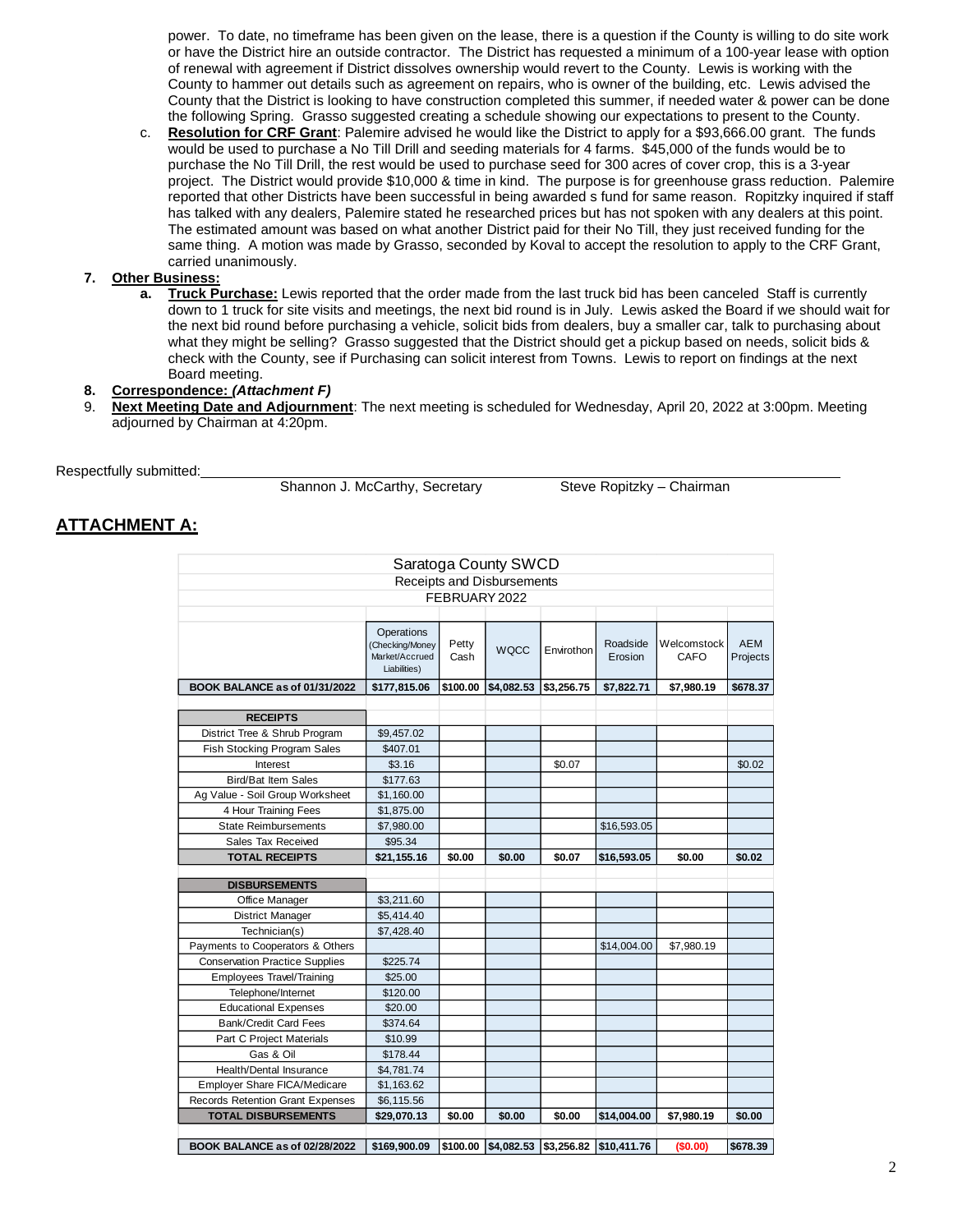# **ATTACHMENT B: ATTACHMENT C:**

| <b>BUDGET TO ACTUAL REPORT</b>     |              |                 |                       |  |  |
|------------------------------------|--------------|-----------------|-----------------------|--|--|
| February 2022                      |              |                 |                       |  |  |
|                                    | BUDGET 2022  | <b>ACTUAL</b>   | <b>ACTUAL</b>         |  |  |
| <b>RECEIPTS</b>                    |              | <b>FEB 2022</b> | <b>JAN - FEB 2022</b> |  |  |
| District Tree & Shrub Program      | \$37,500.00  | \$9,457.02      | \$9,457.02            |  |  |
| Fish Stocking Program Sales        | \$3,000.00   | \$407.01        | \$407.01              |  |  |
| Tire Recycling Program             | \$4,000.00   |                 | \$0.00                |  |  |
| No Till Drill Rental Program       | \$4,250.00   |                 | \$660.00              |  |  |
| 4 Hour ESC Training Program        | \$6,000.00   | \$1,875.00      | \$1,875.00            |  |  |
| Interest                           | \$90.00      | \$3.16          | \$7.37                |  |  |
| <b>Bird/Bat Sales</b>              | \$3,000.00   | \$177.63        | \$225.99              |  |  |
| Sale of Equipment                  | \$35,000.00  |                 | \$0.00                |  |  |
| Gifts and Donations                | \$0.00       |                 | \$0.00                |  |  |
| Ag Value - Soil Group Worksheet    | \$1,500.00   | \$1,160.00      | \$1,160.00            |  |  |
| Sales Tax Credit                   | \$35.00      |                 | \$0.00                |  |  |
| County Appropriation               | \$132,160.30 |                 | \$0.00                |  |  |
| <b>State Grants</b>                | \$10,000.00  |                 | \$0.00                |  |  |
| <b>State Reimbursements</b>        | \$208,874.08 | \$7,980.00      | \$7,980.00            |  |  |
| Federal Grants/Reimbursements      | \$0.00       |                 | \$0.00                |  |  |
| Grants not State or Federal        | \$0.00       |                 | \$0.00                |  |  |
| <b>MOU<sub>s</sub></b>             | \$0.00       |                 | \$0.00                |  |  |
| <b>RC&amp;D Time Reimbursement</b> | \$550.00     |                 | \$0.00                |  |  |
| Sales Tax Received                 | \$1,200.00   | \$95.34         | \$98.98               |  |  |
| Other                              | \$0.00       |                 | \$0.00                |  |  |
| <b>Fund Balance Transfer</b>       | \$32,603.82  |                 | \$0.00                |  |  |
| <b>TOTAL RECEIPTS</b>              | \$479,763.20 | \$21,155.16     | \$21,871.37           |  |  |
|                                    |              |                 |                       |  |  |
|                                    |              | $AC$ TIJAI      | $AC$ TIJAI            |  |  |

|                                            | BUDGET 2022  | <b>ACTUAL</b>   | ACTUAL                |  |
|--------------------------------------------|--------------|-----------------|-----------------------|--|
| <b>DISBURSEMENTS</b>                       |              | <b>FEB 2022</b> | <b>JAN - FEB 2022</b> |  |
| Directors Per Diem for Meetings            | \$1,200.00   |                 | \$0.00                |  |
| Office Manager                             | \$41,911.38  | \$3,211.60      | \$5,620.30            |  |
| <b>District Manager</b>                    | \$70,657.92  | \$5,414.40      | \$9,475.20            |  |
| Field Technician (Senior)                  | \$53,037.81  | \$4,111.80      | \$7,195.65            |  |
| Field Technician                           | \$43,281.63  | \$3,316.60      | \$5,804.05            |  |
| Field Intern                               | \$0.00       |                 | \$0.00                |  |
| Fumiture and Fixtures                      | \$0.00       |                 | \$0.00                |  |
| Office Equipment                           | \$1,000.00   |                 | \$38.48               |  |
| Motor Vehicle Equipment                    | \$77,834.12  |                 | \$0.00                |  |
| Field Equipment / Supplies                 | \$500.00     |                 | \$0.00                |  |
| <b>District Trees Expenses</b>             | \$28,000.00  |                 | \$8,728.45            |  |
| Fish & Pond Stocking                       | \$2,000.00   |                 | \$0.00                |  |
| <b>Conservation Practice Supplies</b>      | \$2.439.27   | \$225.74        | \$488.24              |  |
| WQCC                                       | \$0.00       |                 | \$0.00                |  |
| Directors Travel/Training                  | \$500.00     |                 | \$0.00                |  |
| <b>Employees Travel/Training</b>           | \$2,500.00   | \$25.00         | \$225.00              |  |
| Telephone/Internet                         | \$3,060,00   | \$120.00        | \$240.00              |  |
| Office Supplies                            | \$2,500.00   |                 | \$459.80              |  |
| <b>Meeting Expenses</b>                    | \$500.00     |                 | \$0.00                |  |
| <b>Educational Expenses</b>                | \$500.00     | \$20.00         | \$20.00               |  |
| Auto/Field/Liability Insurance             | \$4,800.00   |                 | \$0.00                |  |
| Workers' Compensation/Disability Insurance | \$3,000.00   |                 | \$2,812.43            |  |
| State, National Dues                       | \$0.00       |                 | \$0.00                |  |
| State Fair                                 | \$100.00     |                 | \$0.00                |  |
| Postage                                    | \$200.00     |                 | \$81.31               |  |
| <b>Bird Item Expenses</b>                  | \$1,500.00   |                 | \$0.00                |  |
| Bank/Credit Card Fees                      | \$1,000.00   | \$374.64        | \$512.18              |  |
| Part C Project Materials                   | \$20,000.00  | \$10.99         | \$1,027.76            |  |
| 4 Hour Training Expense                    | \$500.00     |                 | \$297.94              |  |
| Repairs to Truck & Field Equipment         | \$300.00     |                 | \$0.00                |  |
| Gas & Oil                                  | \$1,500.00   | \$178.44        | \$1,058.84            |  |
| Health/Dental Insurance                    | \$60,441.07  | \$4,781.74      | \$9,563.48            |  |
| <b>Retirement Benefits</b>                 | \$38,000.00  |                 | \$32,141.00           |  |
| <b>Employer Share FICA/Medicare</b>        | \$16,000.00  | \$1,163.62      | \$2,020.18            |  |
| Sales Tax Disbursement                     | \$1,000.00   |                 | \$0.00                |  |
| Records Retention Grant                    | \$0.00       | \$6,115.56      | \$6,115.56            |  |
| Other                                      | \$0.00       |                 | \$0.00                |  |
| <b>TOTAL DISBURSEMENTS</b>                 | \$479,763.20 | \$29,070.13     | \$93,925,85           |  |
| <b>NET TOTAL</b>                           | \$0.00       | (S7, 914.97)    | (\$72,054.48)         |  |

| ZUZZ MEETING VOULHEKS - MAKLH               |                                  |                                                                                                    |                                                                                                                                    |                                                                                        |                                                          |                                                                       |                                                                      |
|---------------------------------------------|----------------------------------|----------------------------------------------------------------------------------------------------|------------------------------------------------------------------------------------------------------------------------------------|----------------------------------------------------------------------------------------|----------------------------------------------------------|-----------------------------------------------------------------------|----------------------------------------------------------------------|
|                                             |                                  |                                                                                                    |                                                                                                                                    |                                                                                        |                                                          |                                                                       |                                                                      |
| <b>ACCOUNT</b><br>#                         | <b>PAYEE</b>                     | <b>EXPLANATION</b>                                                                                 |                                                                                                                                    |                                                                                        |                                                          |                                                                       | <b>BALANCE</b><br><b>DUE</b>                                         |
|                                             |                                  |                                                                                                    |                                                                                                                                    |                                                                                        |                                                          |                                                                       | \$0.00                                                               |
|                                             |                                  |                                                                                                    |                                                                                                                                    |                                                                                        |                                                          |                                                                       |                                                                      |
|                                             |                                  |                                                                                                    |                                                                                                                                    |                                                                                        |                                                          |                                                                       | \$0.00                                                               |
|                                             |                                  |                                                                                                    |                                                                                                                                    |                                                                                        |                                                          |                                                                       | \$0.00                                                               |
|                                             |                                  |                                                                                                    |                                                                                                                                    |                                                                                        |                                                          |                                                                       | \$0.00                                                               |
|                                             | Montgomery County SWCD           |                                                                                                    |                                                                                                                                    |                                                                                        |                                                          | \$77.71                                                               | \$0.00                                                               |
| 32                                          | De Lage Financials               | Copier Lease: Feb 2022                                                                             | \$148.25                                                                                                                           | 03/25/22                                                                               | 10352                                                    | \$148.25                                                              | \$0.00                                                               |
| 33                                          | <b>Meadowview Tree Nurserv</b>   | T&S 2022 Order Less 25% Deposit                                                                    | \$5,285.00                                                                                                                         | 03/25/22                                                                               | 10353                                                    | \$5.285.00                                                            | \$0.00                                                               |
| 34                                          | Alpha Nurseries                  | T&S 2022 Order Less 25% Deposit                                                                    | \$3,952.93                                                                                                                         | 03/25/22                                                                               | 10351                                                    | \$3.952.93                                                            | \$0.00                                                               |
| 35                                          | <b>Pine Grove Nurserv</b>        | T&S 2022 Order Less 25% Deposit                                                                    | \$202.50                                                                                                                           | 03/25/22                                                                               | 10357                                                    | \$202.50                                                              | \$0.00                                                               |
| 36<br>General                               | Paragon Insurance Holdings       | Liability & Commercial Insurance                                                                   | \$4,586.16                                                                                                                         | 03/25/22                                                                               | 10356                                                    | \$4,586.16                                                            | \$0.00                                                               |
|                                             |                                  | <b>Policy Renewals</b>                                                                             |                                                                                                                                    |                                                                                        |                                                          |                                                                       |                                                                      |
| 37                                          | Bank of America (Dustin's Card)  | Intuit Subscription Renewal                                                                        | \$507.18                                                                                                                           | 03/25/22                                                                               | 10358                                                    | \$507.18                                                              | \$0.00                                                               |
| 38                                          | Vermont Wildflower Farm          | T&S 2022 Order Less Deposit                                                                        | \$472.00                                                                                                                           | 03/31/22                                                                               | 10362                                                    | \$472.00                                                              | \$0.00                                                               |
| 39                                          | Saratoga County Gas Account      | Gasoline: February 2022                                                                            | \$84.10                                                                                                                            | 03/25/22                                                                               | 10359                                                    | \$84.10                                                               | \$0.00                                                               |
| 40                                          | Saratoga County General Services | Postage, 4 Hr Training Supplies                                                                    | \$228.41                                                                                                                           | 03/25/22                                                                               | 10360                                                    | \$228.41                                                              | \$0.00                                                               |
|                                             |                                  | <b>TOTAL VOUCHERS</b>                                                                              |                                                                                                                                    |                                                                                        | <b>TOTAL DUE</b>                                         |                                                                       | \$0.00                                                               |
|                                             |                                  |                                                                                                    |                                                                                                                                    |                                                                                        |                                                          |                                                                       |                                                                      |
| Bills to be Paid Before Next Board Meeting: |                                  |                                                                                                    |                                                                                                                                    |                                                                                        |                                                          |                                                                       |                                                                      |
|                                             |                                  |                                                                                                    |                                                                                                                                    |                                                                                        |                                                          |                                                                       |                                                                      |
|                                             | <b>Blue Shield of NENY</b>       | Health Insurance - April 2021                                                                      | \$5.625.56                                                                                                                         |                                                                                        |                                                          |                                                                       |                                                                      |
|                                             | <b>TOTAL</b>                     |                                                                                                    | \$5,625.56                                                                                                                         |                                                                                        |                                                          |                                                                       |                                                                      |
|                                             | 27<br>28<br>29<br>30<br>31       | Monaco's Auto Services<br>Saratoga County General Services<br>Staples<br><b>Blueshield of NENY</b> | Oil Change - Chevy Silverado<br>Postage - January 2022<br>Wireless Mouse x2<br>Health/Dental: March 2022<br>Annual Fee for Website | <b>AMOUNT</b><br>\$102.72<br>\$26.05<br>\$3.50<br>\$5,625.56<br>\$77.71<br>\$21,302.07 | 03/25/22<br>03/25/22<br>03/25/22<br>03/02/22<br>03/25/22 | <b>DATE PAID CHECK #</b><br>10354<br>10360<br>10361<br>10348<br>10355 | <b>AMOUNT</b><br>PAID<br>\$102.72<br>\$26.05<br>\$3.50<br>\$5,625.56 |

**2022 MEETING VOUCHERS - MARCH**

# **ATTACHMENT D:**

## **Field Report**

## March 2022

- ? Ag Assessments County wide
- ? Tree and shrub brochures in town halls and stores
- ? Soil map for Iron Spring Park (Ballston Spa)
- ? Prime & statewide importance soil map for town of Milton
- ? Wetland map & soil map for Coonradt (Galway)
- ? Wetland map for McNulty (Malta)
- ? AEM CRF No-till grant application
- ? AEM Site visit Kyle Donnan
- ? AEM Site visit Ariel Micro irrigation
- ? Water Quality Symposium
- ? Tire Collection preparation
- ? Septic training set up
- ? Continued work on the Building Lease with the County
- ? Septic System Grant work to secure payment for Sundell (Clifton Park)